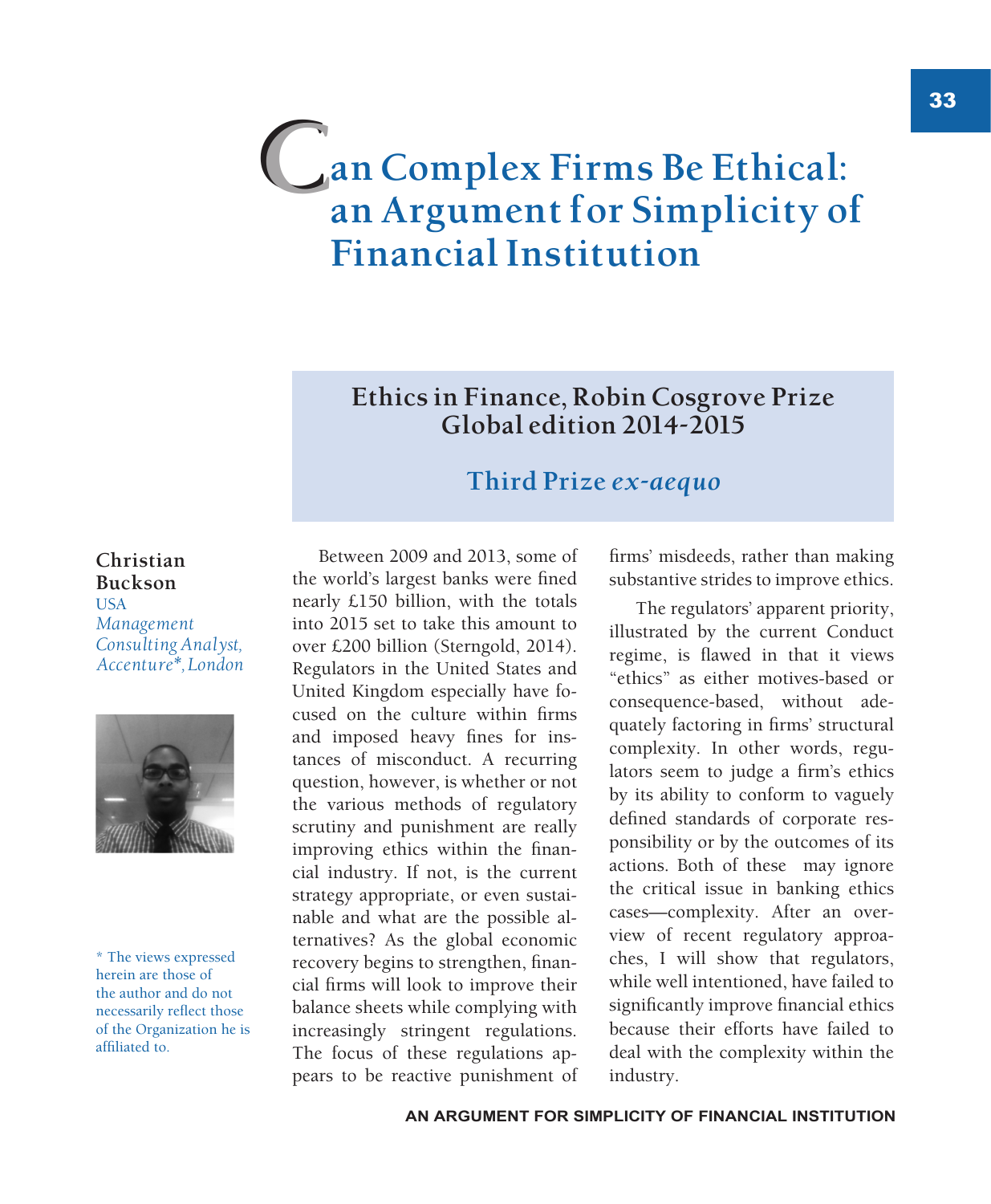34

Une question qui revient sans cesse consiste à savoir si les méthodes actuellement utilisées pour examiner, surveiller et sanctionner augmentent le niveau éthique dans l'industrie financière. Si ce n'est pas le cas, cette approche est-elle adaptée par ailleurs, voire même défendable et quelles sont les alternatives possibles ? Alors que la reprise économique se renforce, les entreprises financières vont chercher à renforcer leurs bilans tout en respectant les régulations les plus exigeantes qui sont destinées à punir les entreprises de manière réactive plutôt que de les amener à faire des progrès en matière éthique.

L'attention des régulateurs, illustrée par le régime actuel du Banking Conduct Regime repose sur la fausse prémisse selon laquelle l'éthique serait soit celle des conséquences, soit celle des motivations (vertus), mais elle ne tient pas compte de manière adéquate de la complexité des institutions. Les régulateurs donnent l'impression de juger l'éthique des

In section one of this paper, I will define the Conduct agenda, its relationship to corporate ethics and related regulatory trends . I will also define consequential and deontological evaluations of ethics, giving an overview of the evolution of Conduct in what I will call a motives-based and consequence-based view of regulatory expectations. In sections two and three, I will examine the shortcomings of a Conduct regime founded on either motives- or consequence-based evaluations, pointing out that while each approach helps to establish levels of transparency and accountability, neither approach does much to improve ethics. Finally, I will argue that, in order to improve the ethics of financial firms, the complexity of the businesses involved must be taken into account, concluding with the premise that streamlining, or downsizing, is the best way for firms to improve ethics within the industry while meeting increasingly stringent regulatory requirements.

#### **What are ethics?**

"Conduct", "ethics", "fairness" these words are used often in regulatory language, especially in the wake of the financial crisis and instances of misconduct in the banking industry (Benedict, 2014). Attempting to provide holistic definitions of each is beyond the scope of this paper, though I will define how these terms will be used to frame the argument which follows. By Conduct, I refer to a focus by regulatory bodies over the

last decade on better behaviour in the financial industry. International regulators like the Financial Stability Board (FSB) and in turn the Financial Conduct Authority (FCA) and a number of US regulators (Robson *et al.*, 2013) have been the main drivers of the Conduct agenda. Regulators have intentionally avoided defining Conduct for firms, though one can loosely see Conduct as a broad focus on customer outcomes, and fairness and integrity within financial markets ("Culture and Conduct: Putting the customer at the heart of your business model," 2013; Financial Services Authority, 2012; Robson *et al.*, 2013).

#### **Trust us—A Motives-Based Approach**

The aim of the Conduct agenda, whether rightly or wrongly, is to improve the behaviour of financial firms and reduce incidents of risky practices through increased regulatory scrutiny and industry-defined Conduct standards. Although oversimplified, this definition does help clarify that Conduct as an initiative can be judged as successful by three criteria: 1. Changed business culture, 2. Fewer fines and 3. Clear conduct definitions within the financial industry with banks—rather than regulators—the "drivers" of the agenda. Conduct more broadly has had what I will identify as two major approaches before and after the 2008 financial crisis: a motivesbased agenda and a consequencesbased agenda.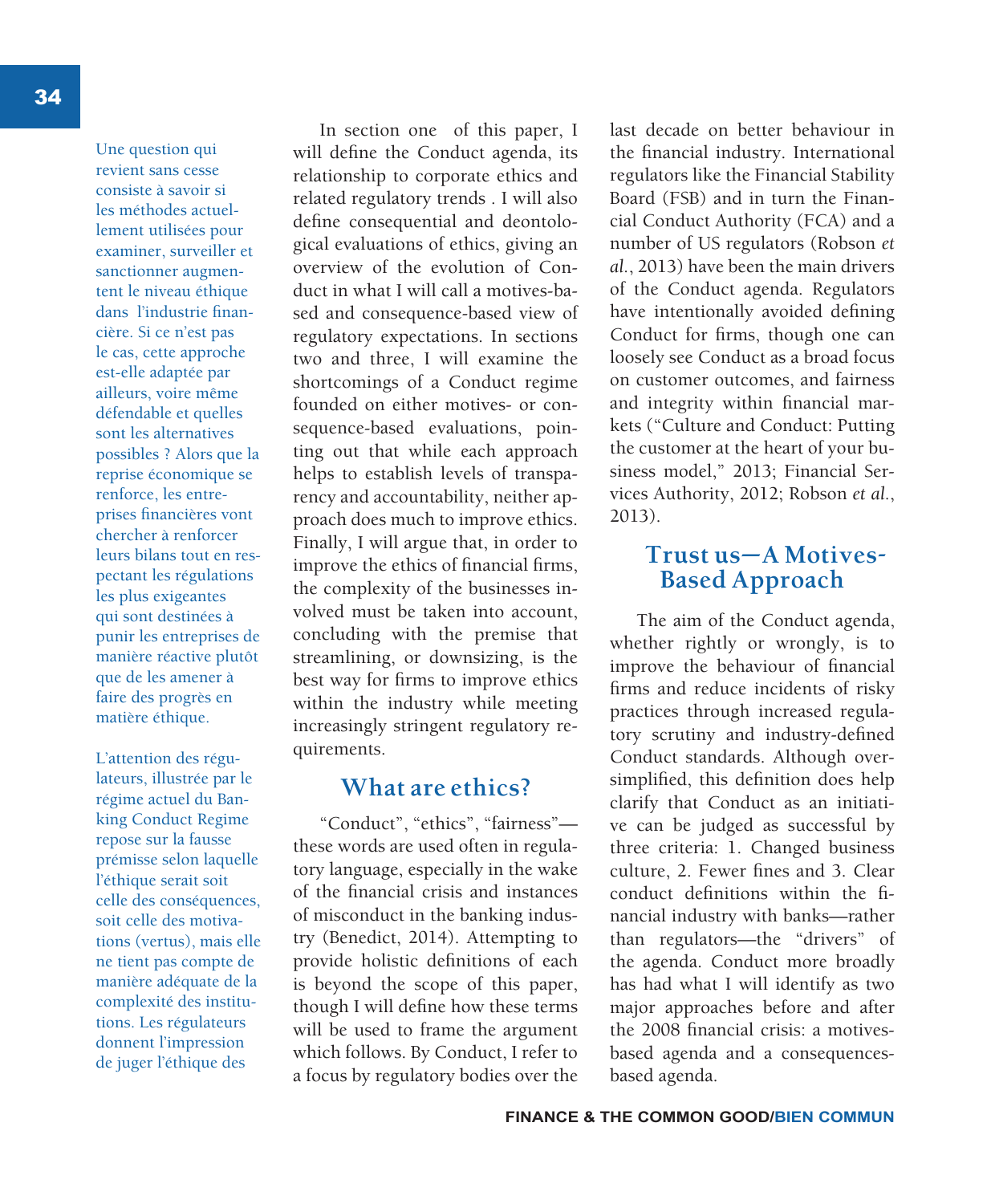entreprises d'après leur conformité aux standards vagues de la responsabilité sociale des entreprises ou d'après les conséquences de leurs actes. Chacun de ces critères passe sous silence un aspect crucial de l'éthique bancaire, à savoir la complexité.

L'objectif du Conduct Regime est d'améliorer la qualité du comportement des institutions financières et de réduire les incidents des pratiques risquées au travers d'une surveillance accrue de la part du régulateur et des standards du Conduct Regime définis par l'industrie. Il s'agit là d'une présentation simplifiée de ce qui a été réalisé au prix d'un immense effort au moment de la crise financière. Cette définition permet de montrer que l'initiative du Conduct Regime a été couronnée de succès si l'on en juge selon trois critères : 1. Le changement dans la culture des affaires, 2. La réduction des amendes et 3. La définition plus claire des comportements dans l'industrie financière

*"Those of us who have looked to the self-interest of lending institutions to protect shareholder's equity (myself especially) are in a state of shocked*  disbelief." Alan Greenspan<sup>1</sup>

The two definitions of ethics correlate to two distinct approaches to regulating financial firms: one approach relies on a degree of selfregulation and the other on strong regulatory intervention. The first approach, based on self-regulation, mirrored the gradual move to deregulation in financial markets in the 1980s and 1990s. Financial institutions were effective at lobbying governments, especially in the U.S., to relax a number of regulations on the industry (Komai & Richardson, 2011). These institutions, along with a number of economists, argued that this deregulation could spur continued economic growth and improve competition within a less stringent regulatory environment (Ibid).

As financial regulations receded, firms were more or less able to police themselves within the limits laid out by the law. These limits grew more blurred, especially in the United States, as acts meant to separate banking and non-banking (*i.e.* investment banking) activities like the 1933 Glass-Steagall act were repealed (Sherman, 2009). In effect, the "free market" became the ethical standard to which firms were expected to adhere. Financial institutions were operating within the confines of the law, and therefore were not acting "wrongly". Thus, ethics and

#### **Homeownership and Motives**

One example of the hands-off regulatory environment and its effect on ethics is the growth of homeownership in the United States from the mid-1990s. President Bill Clinton was a driving force in expanding homeownership in the United States and helping to change government policy to help make this happen. This shift built upon an already tangible, "American" idea of homeownership and formed a key plank of the "American Dream" (Watkins, 2008). Government policy, academic reports and economic research generally showed positive effects of homeownership and of increasing access to credit among populations with low rates of home ownership, particularly minorities and first time borrowers (Aaronson, 1999; Green & White, 1997; Timiraos, 2015; Watkins, 2008). In response to the growing expectations of the American dream, the American

legality became very closely related within the financial industry. As long as the motives of financial firms were "pure"—in other words, as long as the banks were simply taking advantage of favourable economic and regulatory environments as opposed to actively ripping off customers—then the firm's ethics were more or less acceptable. Of course, the line between simple and predatory practices began to blur as economic growth in the 1990s and early 2000s caused ethics to give way to profitable, risky behaviour.

<sup>1 (</sup>Custer, 2012)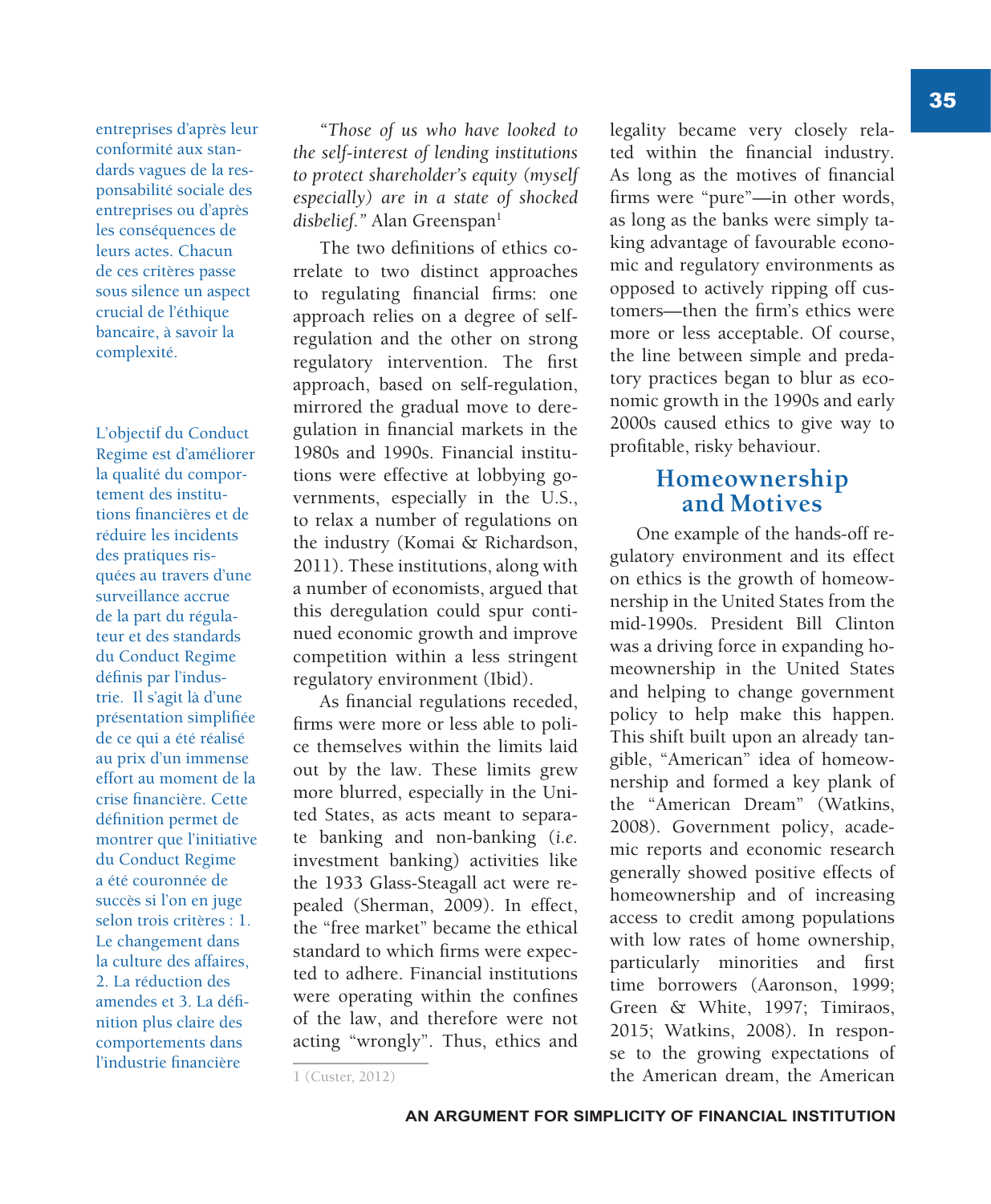avec les banques – et non les régulateurs – dans le rôle proactif. Plus largement, le Conduct Regime a utilisé successivement deux approches, avant et après 2008 : une approche par les motivations et une approche par les conséquences.

La première approche de l'éthique, basée sur l'auto-régulation, reflète la tendance à la dérégulation des marchés en vogue dans les années 1980 et 1990. Au fur et à mesure que la régulation perdait de sa vigueur, les entreprises se sont avérées être plus ou moins capables de se discipliner dans les limites imposées par la loi. Celles-ci sont devenues plus floues, spécialement aux Etats-Unis, avec la révocation des lois (comme celle du Glass-Steagle Act de 1933, en 1991) qui séparaient les activités bancaires des activités non-bancaires, à l'instar de la banque d'investissement. A cette époque, la référence au libre marché est devenue la norme éthique à laquelle les

government and private financial institutions began to incentivise homeownership both directly, through tax incentives, and indirectly, through low mortgage rates which were in turn enabled by the low interest rates of the early 2000s (Bajaj & Leonhardt, 2008; Denning, 2011; Gopal, 2013).

In this regard, the strategies of the largest banks were able to dovetail with an arguably "good" motive—getting more Americans into homes which they owned—even if there were obvious profit motivations. In order to help drive this change, banks began making riskier loans to previously unqualified buyers and casting this expansion in home ownership as a goal of a redefined Corporate Social Responsibility (CSR), a marked change from how the concept had been previously understood (Herzig & Moon, 2012; Visser, 2010). This change is something that continues to be seen today, as home loans and mortgage approvals are still typically seen as one element of CSR for many financial institutions (Shen & Chang, 2012; Visser, 2010).

In hindsight, the motives of the bank were obvious—profit was good at almost any cost, social or otherwise. But because there was no real ethics regime in place, or at least no regime which had not been repealed in the era of deregulation which dominated the 1980s and 1990s, financial institutions were able to engage in increasingly reckless and risky behaviours. The era of self-regulation and self-policing of motive had collapsed into an "ethic-less" system which prized good economics over good ethical choices.

As the money sunk into subprime mortgaging in the United States grew, lending standards fell dramatically. The number of subprime loans offered by banks to those with below average credit increased by almost fifteen times between 1998 and 2007 (Bernake, 2009; Visser, 2010). By the time the housing bubble burst in the United States in 2006 and the subprime loans made began to go into default, the financial industry was left holding too much bad debt to remain viable (Holt, 2009). This led to massive government bailouts in both the U.S. and United Kingdom in order to prevent the collapse of the broader financial system (Barker, 2008; Darling, 2008; Paulson, 2008; U.S. Senate Committee on Banking Housing and Urban Affairs, 2008). The light touch "motives" approach to regulating financial institutions was a significant cause of the 2007-2008 financial crisis and led to staggering losses for both consumers and financial institutions. The failure of ethical controls within banks would eventually result in multibillion dollar fines for shoddy lending practices, poor controls and misdeeds in the lead-up to the greatest financial crisis since the Great Depression. The failure of this approach signalled the beginning of a broader shift to a more strict, consequences-based regulatory environment (Braithwaite & Nasiripour, 2013).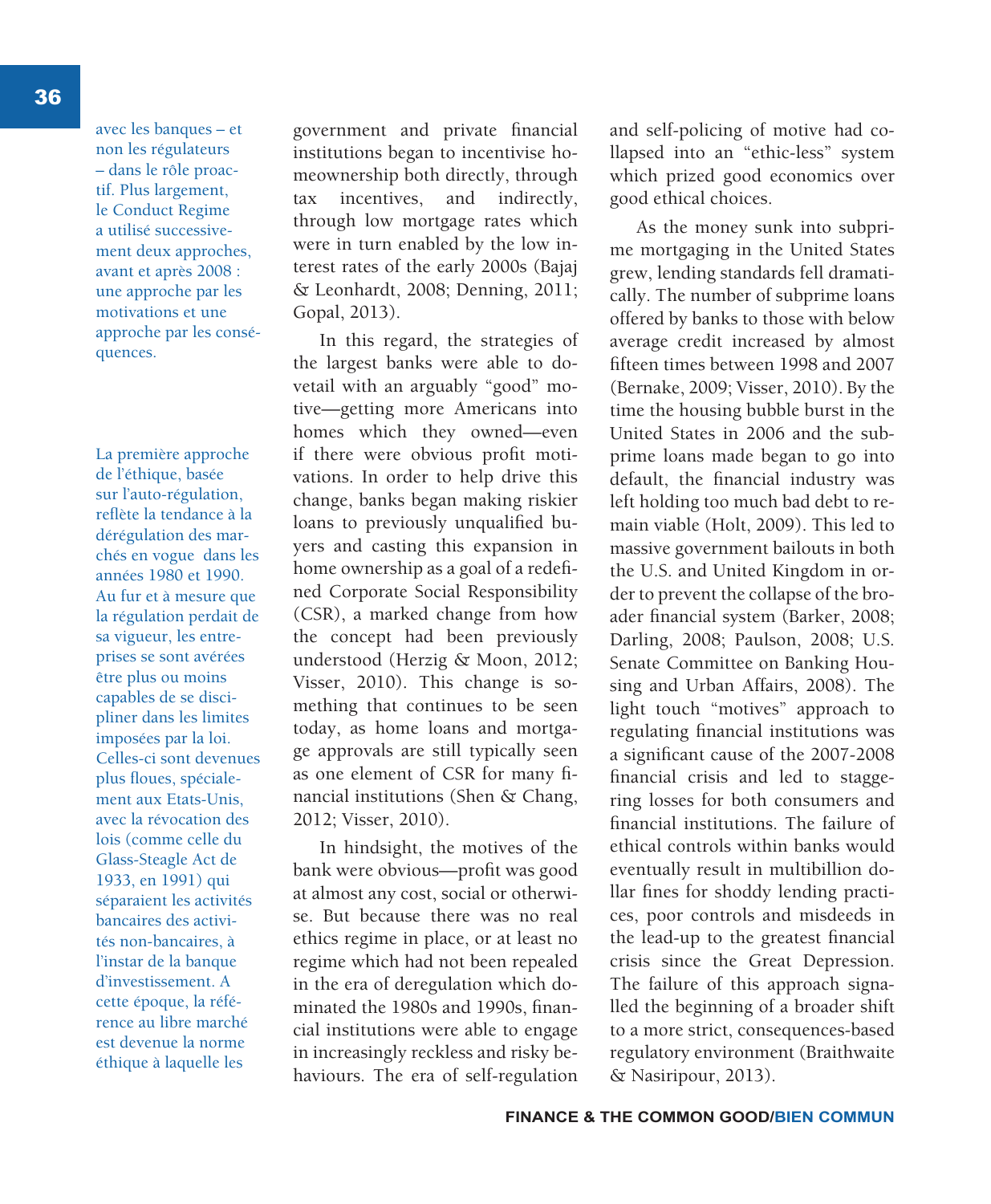entreprises étaient supposées adhérer. Par conséquent, tant qu'elles opéraient sans enfreindre la loi, elles ne pouvaient pas agir mal. C'est ainsi, que la loi et l'éthique se sont entremêlées.

Les stratégies des plus grandes banques ont réussi à faire coïncider la bonne intention d'ouvrir largement l'accès à la propriété avec leur soif de profit, mais au prix de crédits plus risqués aux acheteurs immobiliers peu solvables. En résumé, les motivations des banques étaient évidentes: les bénéfices étaient bons et à n'importe quel coût social. Comme il n'y avait pas de référentiel éthique en place, ou du moins qu'il avait disparu avec la dérégulation des années 1980-90, les institutions financières ont pu se comporter sans scrupules et l'ère de l'auto-régulation et de l'auto-contrôle s'est effondrée pour donner lieu à un système sans éthique où la quête de résultats économiques prévalait sur toute considération éthique.

#### **The Consequencebased approach**

*"Treating customers fairly (TCF) remains central to our expectations of firms' conduct, that firms put the wellbeing of customers at the heart of how they run their businesses."* Financial Conduct Authority<sup>2</sup>

The shift towards a consequences-based view of regulation has been based on three defining aspects: stiff financial penalties for wrongdoing, increased capital requirements to hedge against future downturns and more robust Conduct rules to address the lack of a strong ethical framework for the industry before the financial crisis.

In the wake of the financial crisis of the last decade, regulators have moved from allowing self-regulation to requiring more stringent regulatory requirements on financial institutions. In addition to billions of dollars in financial penalties, negative public perception and remediation efforts, firms have also seen increasing regulations and government rules enforced by strong regulatory bodies in the U.S., European Union and U.K. (Zarroli, 2015). American and British regulators have been especially muscular in their approach to punishing perceived misconduct, with almost \$65 billion paid in penalties by American and European banks in 2014 alone (Sterngold, 2014). As fines continue to be levied against both institutions and individuals, regulators are laying clear markers of the standards of behaviour expected

In addition to fines, regulators have focused on forcing banks to hedge against risk through higher capital requirements (BIS, 2010; Jochen *et al.*, 2011). The Basel III reforms are the most visible example of this approach as they define the required minimum capital buffers for financial institutions, though there is potential for these capital requirements to increase further on a country by country basis (Bank for International Settlements, 2014; Onaran, 2013). American regulators have taken such an approach by requiring banks to hold minimum leverage ratios of 5-6% (Armour & Tracy, 2014). Banks have been able to weather the increased capital requirements, cutting costs, reigning in dividends and bonuses, though whether this achieves the goal of reducing overall risk remains to be seen (Barth & Prabha, 2013; Cohen, 2013).

The final pillar of the recent regulatory approach has been the release of requirements on business Conduct, either by building on post-crisis legislation like the 2010 Dodd-Frank Act or by releasing standalone codes of business Conduct like the FCA's Conduct of Business Sourcebooks which came into force from 2007- 2009 (Building Societies Association, 2013; Financial Conduct Authority, 2007; Financial Services Authority, 2014)3 . Through these sourcebooks and similar guidelines, regulators

of financial institutions.

<sup>3</sup> By sourcebooks, I refer to the FSA/FCA's Business, Mortgages and Home Finance, Insurance and Conduct of Business sourcebooks (BCOBs, MCOBs, ICOBs and COBs respectively.

<sup>2 (</sup>Financial Conduct Authority, 2006)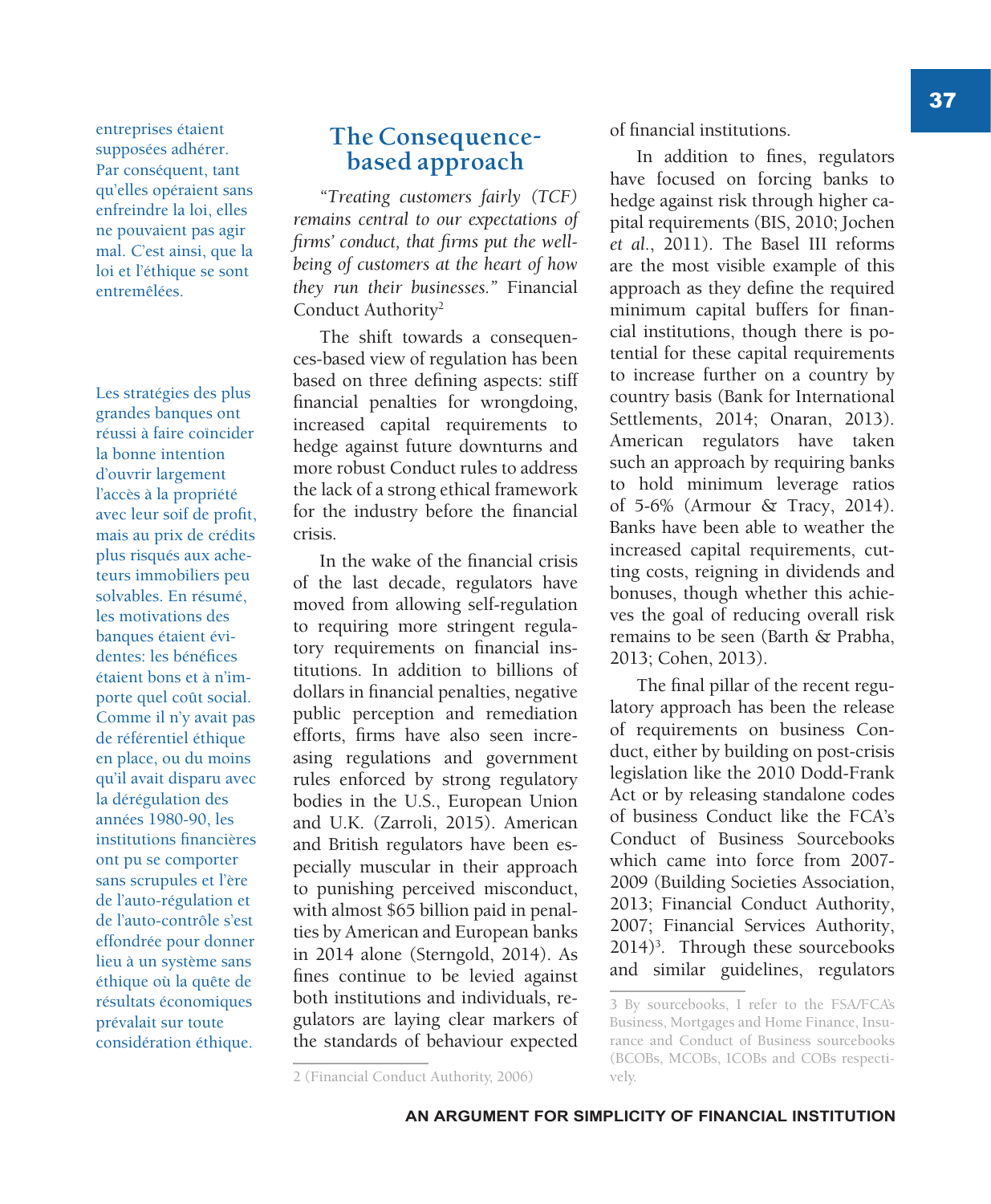Le déplacement du régime de régulation vers la prééminence des conséquences repose sur trois composantes: des amendes salées en cas de mauvaise conduite, des exigences accrues de fonds propres pour couvrir les risques de retournement de conjuncture et des règles continues dans le Conduct Regime plus robustes pour pallier l'absence d'un cadre éthique contraignant dans l'industrie, avant la crise. Toutefois, bien que cette approche ait été adéquate lors de la montée de la crise, on doit constater aujourd'hui qu'elle est plus efficace que celle basée sur l'éthique des motivations (conviction ou vertus) pour renforcer l'éthique au sein de l'industrie bancaire. Les coûts pour l'industrie du Conduct Regime ont atteint des sommets en 2014 et il n'y a pas de raisons qu'ils décroissent de manière significative dans un avenir prévisible comme des nouveaux délits ne cessent d'apparaître. Toutefois, on a de la peine à dire si ces coûts accrus ont contribué à faire progresser l'éthique.

have attempted to outline the expectations placed on firms in the provision of service to customers . In an almost legislative fashion, regulators have set out guidance on how firms must behave in the market, putting fines or other punishments in place for those which fall short of the listed regulatory expectations. Through a combination of regulatory guidance and legal requirements, the financial industry has moved towards satisfying regulatory expectations with a renewed focus on Conduct and creating sustainable, positive outcomes for customers (Bank of England, 2014; Robson *et al.*, 2013).

#### **Improving ethics through accountability**

A key concern of the growing number of regulations is improving clarity on what is expected of firms and increasing accountability within the financial industry. One example of this focus is the Senior Managers Regime (SMR) being developed by the Prudential Regulatory Authority (PRA) and FCA (Bank of England, 2014). The SMR has an overall objective of increasing responsibility and accountability within financial institutions (Bank of England, 2014). Designated senior managers will now be held responsible for acts of misconduct in their business areas. When Conduct failings are reported, these senior managers will need to go beyond stating that they had no material knowledge of the fault—the onus will be on these managers to prove that they exhausted all options to either prevent or mitigate acts of

misconduct (Rands & West, 2014). Whether rightly or wrongly, regulatory focus has been primarily on holding senior management accountable for the potential consequences of their actions, namely actions which result in significant customer detriment. But if the aim is to improve ethics within financial institutions while ensuring an environment where they can grow, is this approach effective?

The SMR is a positive step towards improving accountability within the financial industry, making a clear link between the decisions people make, the risks inherent in those decisions, and ultimate outcomes(Financial Conduct Authority, 2015; Jones, 2015). Does this approach, however, actually improve ethics or does it merely strengthen accountability—and clarify blame in instances where banks fail to meet their ethical objectives? If the goal, as mentioned, is to improve culture, increased accountability only enhances a consequence-focused view of Conduct without necessarily improving ethics. In other words, the Conduct agenda thus far has been defined and driven by regulators without driving a substantive change within firms *because it further incentivises a "boxticking" approach to Conduct management* to satisfy those outside of the business looking in (Rands & West, 2014). In this light, the approach represented by the SMR seems to improve regulatory scrutiny, but does little to improve ethics. Thus, firms would not be addressing potential

38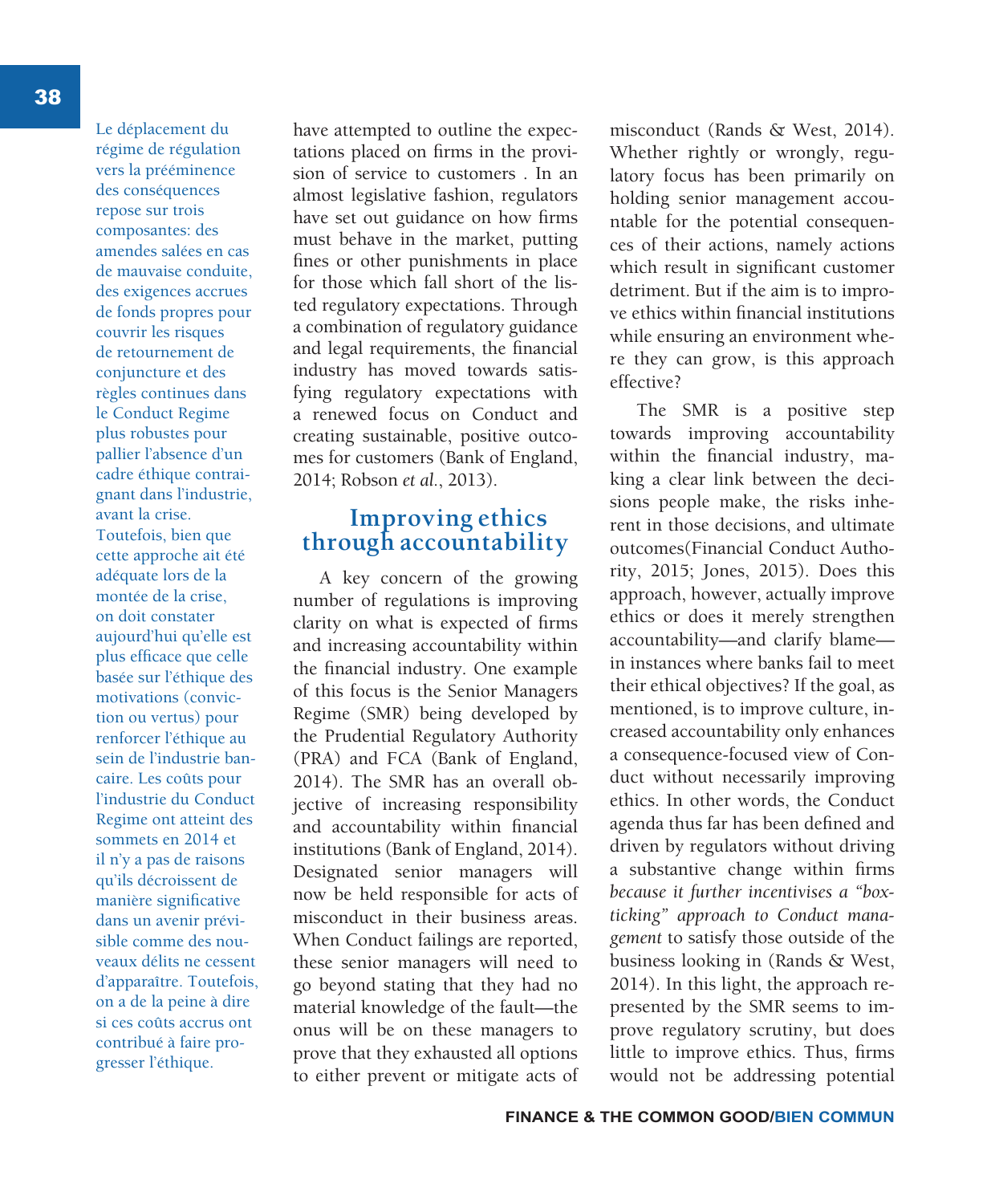La régulation ancrée dans une approche conséquentialiste se justifie en période de crise, mais il n'est pas prouvé aujourd'hui qu'elle soit plus efficace que l'approche par la motivation pour améliorer le cadre éthique de l'industrie financière. Malgré les coûts plus élevés du Conduct Regime et ses exigences accrues en matière de gouvernance pour le top management, les résultats concernant l'éthique se font toujours attendre.

L'approche actuelle renforce plutôt la vision de l'éthique comme relevant du fait de "cocher des cases", plus adapté pour satisfaire les exigences de régulations qu'à produire des changements culturels et éthiques. C'est seulement en s'attaquant à la complexité des structures des entreprises, des produits et des processus, que les régulateurs et les entreprises financières peuvent progresser effectivement en matière d'éthique et restaurer la confiance du public dans l'industrie financière.

ethics problems, but would rather seek to comply with existing rules, potentially leaving firms open to new risks and new ethics problems.

The consequence-based approach to regulation, while understandable in the wake of the financial crisis, has yet to prove that it is more effective than the motives-based approach in improving ethics within the banking industry. Conduct costs rose to record levels in 2014 and these costs are not set to decrease appreciably for the industry in the foreseeable future as additional wrongdoing is brought to light (Sterngold, 2014). Yet the fact that additional wrongdoing has to be punished in itself questions the efficacy of a consequence-based approach. While it is generally easy to say that a financial institution has committed a wrong—whether by violating sanctions, misselling to customers or by violating standards of product suitability—it is less easy to say that fines address the root causes of these violations. The results of both the motives and consequencesbased approach of regulation have shown that there is clearly an element missing in the formula to bring banking ethics to a higher standard. That missing element is one which neither approach has adequately addressed: complexity. Only by addressing complex business structures, products and processes can regulators and financial firms make concrete steps to improving ethics and restoring trust in the banking industry.

#### **Defining Complexity**

*"This proposal encompassed multiple, complex credit trading strategies, using jargon that even the relevant actors and regulators could not understand."* Senate report describing a proposal made to JPMorgan Chase senior management approving the London Whale trades.

Firms must manage the complexity of their business in order to improve ethics within the industry. In the wake of the financial crisis, regulators have focused on large "megabanks" as "too big to fail" or "too big to manage", both from an economic and regulatory point of view (Collins, 2014; Federal Reserve Bank of St. Louis, 2012). As banks become larger and more complex, it becomes harder to both adequately evidence motive and create enough transparency that regulators can effectively regulate (Collins, 2014; Denning, 2013). In other words, it has proven hard to improve the ethics of financial institutions because it has become harder and harder to understand the inner workings of these businesses (Santoro, 2013; Tett, 2012; U.S. Senate Permanent Subcommittee on Investigations, 2013). Whether the complex derivative products which helped fuel the sub-prime mortgage bubble or the complex company structures which allowed billions of dollars of trading losses to go undetected, complexity within the financial industry has frustrated both motive and consequence-based approaches to regulatory scrutiny.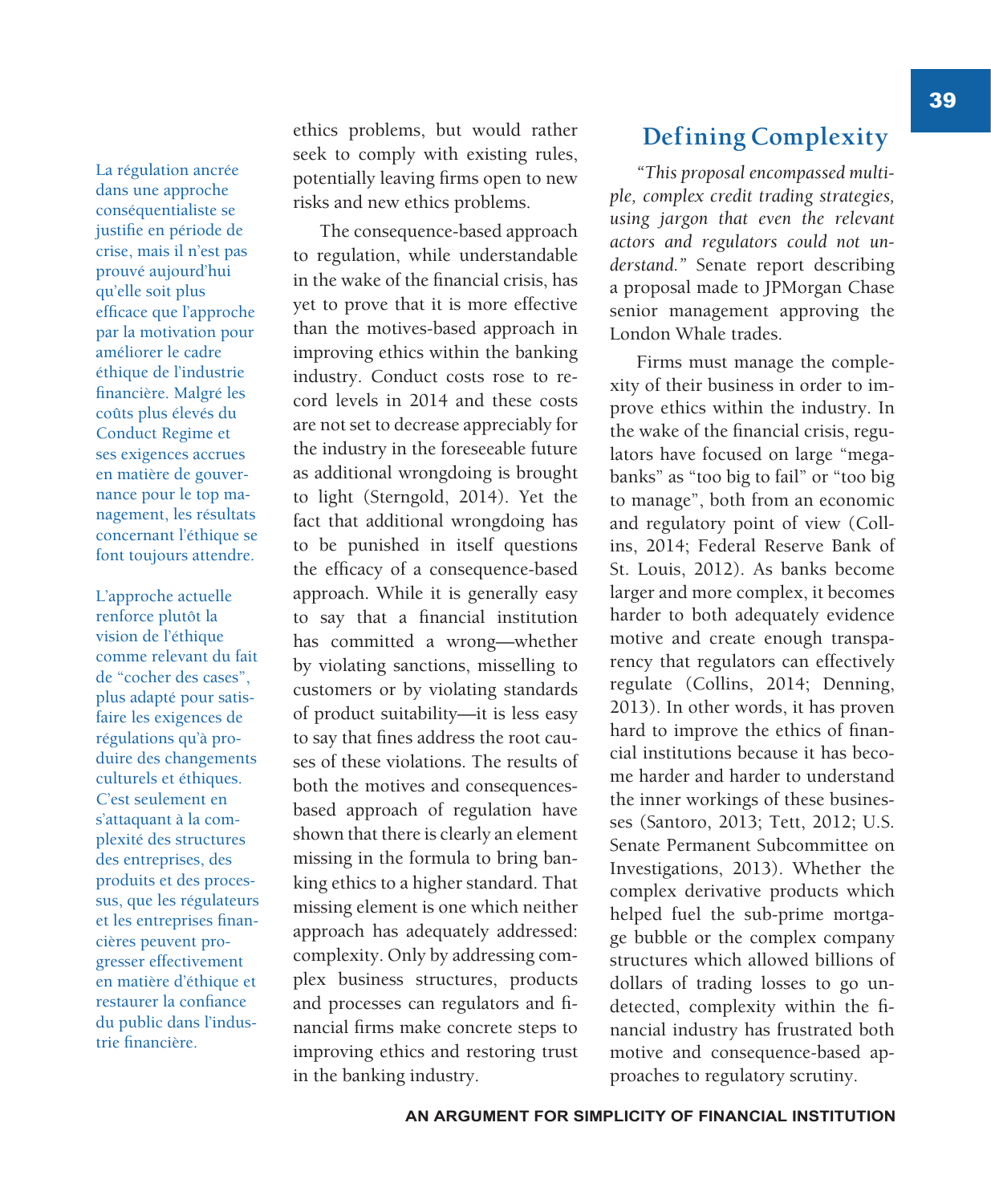Comme le "too big to fail" devient "too complex to regulate", les entreprises financières, tout comme les régulateurs, se trouvent en difficulté pour prévenir l'inconduite dans les parties les plus opaques de l'industrie. En 2012, l'épisode du Requin de Londres montre à l'envie à quel point même ceux qui sont internes à l'industrie peinent à comprendre la portée des engagements pris par les directeurs. Ce qui frappe dans ce cas, c'est la conjonction de la surveillance dans la logique des conséquences avec celle ancrée dans la logique des motivations. Des règles existaient pour limiter les transactions du type de celles qui ont eu lieu; l'entreprise s'était aussi engagée à suivre ces règles; les sanctions étaient également prévues pour punir les vio-

The 2012 London Whale episode provides an example of how complexity within financial institutions can hide potentially unethical actions from both regulators and the firms themselves. Traders in JPMorgan Chase's London office engaged in risky trades, often at a loss, over a sustained period (Hurtado, 2015; Norris, 2013; Santoro, 2013). What is striking here is that this case is the perfect marriage of motive and consequence-based scrutiny: there were rules in place to restrict the types of trades which occurred, a company commitment to follow these rules and consequences in place to punish failure to follow listed regulations. Yet, in this case, both the bank and regulators failed to notice the lossmaking trades for a sustained period because of changes to the "Value at Risk" (VaR) risk management tool used by the firm (Hurtado, 2015; Kopecki & Son, 2013; Santoro, 2013). In turn, regulators in the United States failed to detect the increasingly skewed risk profiles of the firm's trading portfolio and the potential danger those trades could cause to the broader financial system.

In addition to suffering billions of dollars in losses, JPMorgan Chase agreed to pay over \$920 million in fines to American and British regulators in 2013 (Robson *et al.*, 2013; Scheer & Kopecki, 2013; U.S. Senate Permanent Subcommittee on Investigations, 2013). Perhaps more importantly, the episode exposed a serious flaw in both regulatory and industry efforts to identify and con-

tain risks. Agreements to improve internal oversight by financial institutions and fines levied by regulators are failing to achieve their goal of inducing true change and a more ethical industry (Admati, 2014).

### **Changing Priorities— Enforced Ethics ?**

As fines fail to have the desired effect, legislative and regulatory efforts in the US, UK and EU have focused on ways to reduce the size of financial institutions and regulate the types of activities they can conduct. American regulators in particular have taken a lead in placing more scrutiny on how banks grow, most recently in the 2010 Dodd-Frank Act which places more reporting requirements on financial institutions of a certain size and restricts their trading activities (Barth & Prabha, 2013; U.S. Senate Permanent Subcommittee on Investigations, 2013). In addition, the act prohibits mergers of financial institutions of a certain size and requires "living wills" from the largest banking institutions, giving regulators a way to deal with banking failures in an orderly fashion ("Banks Must Show They Can Die Quietly," 2014). The aim of these regulations is to protect consumers and the wider economy while ensuring that investors bear the brunt of the resulting fallout ("Bank resolution: Pre-empting the next crisis," 2015; Hamilton, 2014). Similar efforts to separate areas of big banks, whether the UK's "ringfence" approach or the EU's efforts to have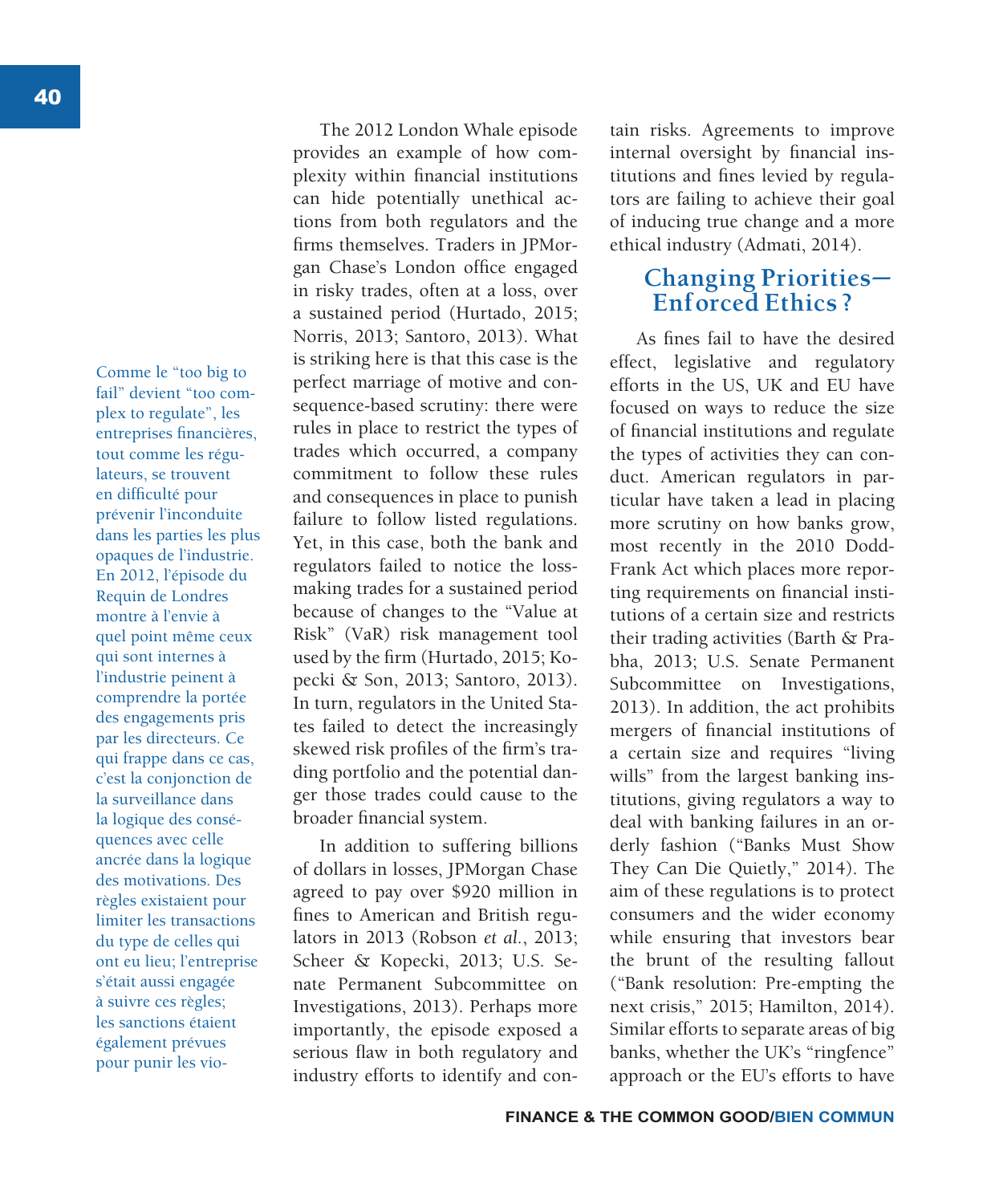lations de ces règles. La complexité est le véritable enjeu dans ce cas. Cette dernière, plus que l'absence de conséquences assignées ou de motivations floues, est au coeur des problèmes éthiques auxquels les entreprises financières sont actuellement confrontées.

Les exigences des régulateurs en matière de fonds propres et de cloisonnement des activités sont des éléments importants d'un puzzle de plus en difficile à mettre ensemble. Ces mesures ne sont toutefois que le prolongement des efforts destinés à améliorer le standard éthique de l'extérieur. Or, le véritable changement dans l'industrie doit être initié et conduit par les entreprises elles-mêmes. Il doit se concentrer sur la simplification des processus et des entreprises, par ailleurs trop complexes. Le chemin vers une culture articulée autour de l'éthique ne peut commencer que si les régulateurs et les entreprises ellesmêmes comprennent vraiment ce que font ces dernières.

banks create separate legal entities for proprietary trading and other activities are also underway in other jurisdictions(Barth & Prabha, 2013). These actions will create some change in financial institutions, however, these changes are too recent to demonstrate that they have had a clear impact on ethics within the industry. Legal or structural separation of banking activities can help make banking activities more transparent to an extent, but it is unclear that simply breaking up a complex whole into a series of smaller, still complex parts will improve ethical considerations within banks (Baily, Elliott, & Swagel, 2014).

These steps are important, however, in terms of improving ethics this is another example of "outside in" requirements ("Bank resolution: Pre-empting the next crisis," 2015). Outwardly, both financial institutions and regulators have made concrete steps towards managing risk, reducing incidents of misconduct and putting forward a desire for an image of ethical behaviour and trust. In reality, however, these steps have proven inadequate in the face of a complex financial system where misconduct can go unnoticed on a grand scale. In order to substantively improve ethics or Conduct within the industry, a massive effort to simplify and streamline financial institutions is required. This is the only viable method to ensure that financial institutions are not overly large and complex enough that management cannot understand and control what is happening under their watch. Streamlining and simplification must be the next "approach" used by regulators and financial firms alike to improve and embed ethics within the banking industry.

#### **Where do we go from here?**

Simplification, whether reducing the number of legacy systems present within banks or creating simpler business models, is integral to establishing an environment for better ethics. The key question is how to make a streamlining agenda work and actually change the industry in a way which positively impacts its ethics. While this is a complicated question and an even more complicated process, there are four key principles in this new approach: changes must be industry led, they must dovetail with a substantive change in business culture, they must strengthen risk functions and they must lead to a retreat from risky markets, behaviours and processes.

First, any change must be industry led. While this may seem like a return to self-regulation, true change will need to come from within financial firms in order to ensure the best outcomes for customers and the industry. If financial firms are forced into streamlining or downsizing, the approach chosen for the banks may be more painful and against more aggressive timelines than a plan designed within the industry itself. One only needs to look at the massive efforts around ringfencing in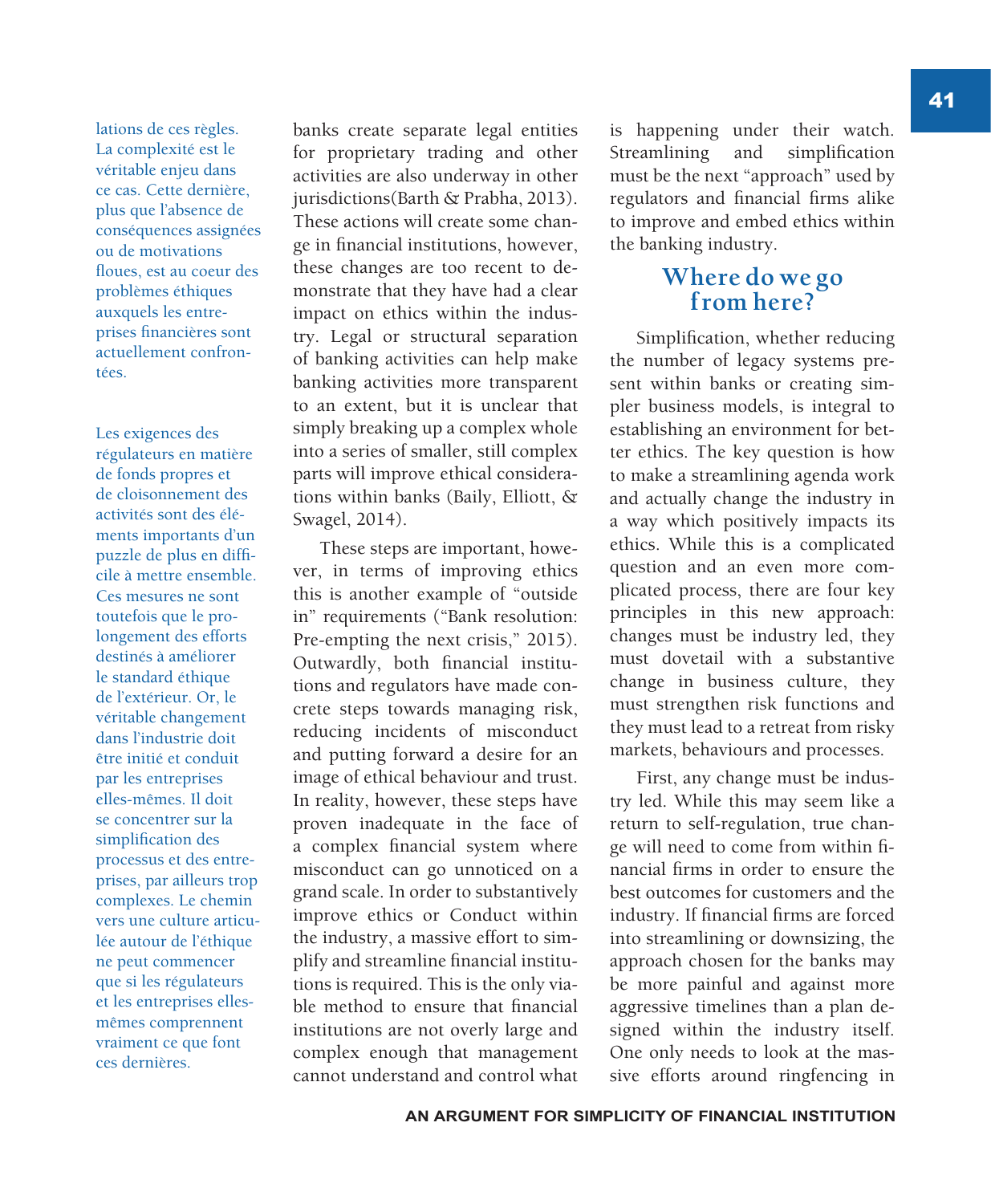La simplification est indispensable pour la mise en place d'un environnement favorable à l'éthique. Elle doit être obtenue, aussi bien par la réduction du nombre de régimes différents – souvent hérités du passé – présents au sein des établissements, que par la simplification des modèles d'affaires. Ce changement doit concerner toute l'industrie, il doit être ancré dans l'engagement en faveur de la nouvelle culture et de l'éthique. Il doit être centré sur l'abandon de certains marchés, produits et stratégies risqués.

the UK, and the associated costs, to see that an effort developed, led and implemented by banks will lead to a smoother transition to the streamlining agenda (Fleming, 2014).

In addition, changes need to be founded on a commitment to a new culture and commitment to ethics. In part, the Conduct agenda achieves this, but only to an extent—staff within financial institutions need to be able to link complexity, risk and business detriment in a clear way. Using examples from past misdeeds, banks must show that the movement to a simpler, streamlined business is both a regulatory focus and a necessity in order to continue to grow as an industry in a sustainable way. This type of cultural change will require more than emails and memos on improving conduct. Rather, senior management must get involved in a tangible way, defining the dangers of a complex business, laying out a roadmap for substantive change and defining the "end state" of a simpler, better business.

Senior management visibility is key in any streamlining agenda, especially senior risk managers and governance structures. In short, risk and ethics management must be front and center within firms and, to as great an extent as possible, need to be independent with robust powers to execute their duties. One major lessons from the London Whale case was that in multiple instances, risks raised to senior management were either ignored or never received an in-depth follow up as needed (U.S.

Senate Permanent Subcommittee on Investigations, 2013). This type of scenario needs to be addressed with stronger risk functions within banks and a greater degree of coordination and communication between risk managers and heads of business.

Once an industry-led, Culture focused change programme is in place, with robust support from risk, the final step in the streamlining approach is to responsibly retreat from certain risky markets, products and strategies. In the years following the financial crisis, low interest rates and fragile balance sheets have caused banks to search out markets and products with higher returns. At times, this search for higher rates of return have led to increasingly risky bets and complex products which are hard for consumers, regulators, and sometimes the firms themselves to decipher (Norris, 2013). In implementing a streamlining strategy, financial firms must move to reduce potential risks by avoiding risky strategies, like acquiring seemingly profitable competitors in areas with looser regulatory standards, and winding down complex products and trading activities. Again, in part, this has begun to be addressed by ringfencing initiatives, but as mentioned, simply breaking up a complex whole into smaller but still complex pieces will neither improve ethics nor create positive outcomes for customers.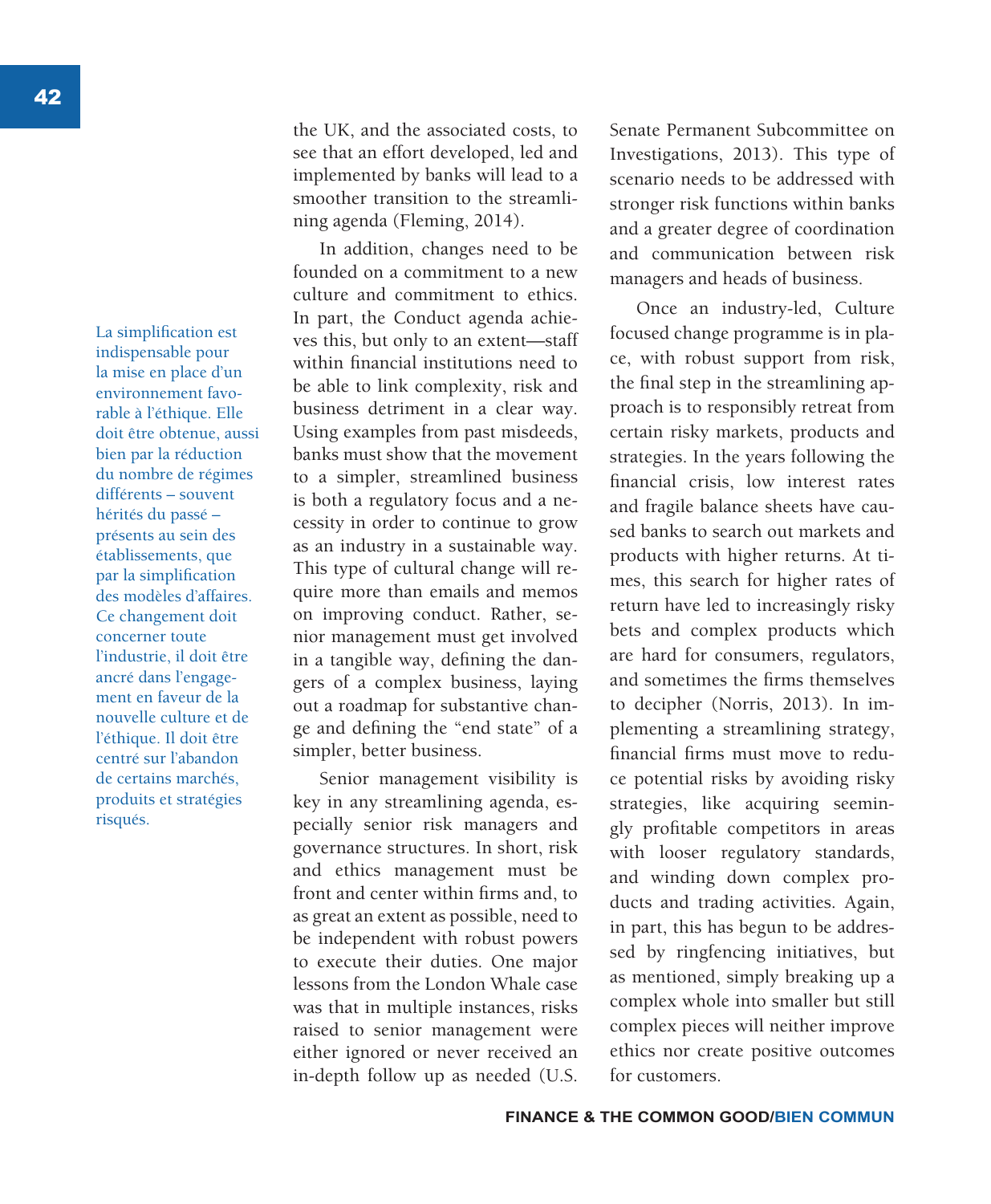En effet, le chemin vers des standards éthiques plus élevés et vers l'amélioration des performances pour leurs clients, passe par la réduction de la complexité inhérente aux entreprises financières. Cela ne veut pas dire que tout produit ou transaction complexe doit être abandonnée, mais que les entreprises ont le devoir de s'assurer que leurs stratégies et leurs produits sont en ligne avec les attentes des régulateurs et des consommateurs en matière d'éthique.

#### **The final (ethical) frontier ?**

The question remains on whether any financial firm can be ethical. After all, banks are primarily institutions whose primary purpose is to create positive returns for shareholders, and this role has become more apparent as these institutions grow larger. At some point there is a limit to how much good regulation can actually do in a corporation with thousands of individual actors, each of which make an unknown number of decisions per day and face innumerable opportunities to either do the right thing or not. Changing the ethics of a firm becomes harder as more and more possible actors are added who, in turn, bring personal views on how best to help the firm and the ethical considerations—or lack thereof—which need to be made in their actions. Complexity of the institutions being regulated is one reason "ethics" within the industry is so hard to define and strengthen. Regardless, there is a standard of right and wrong actions which, at the risk of sounding utilitarian, either hurt or help customers and fulfil broader socio-economic purposes.

So can large financial firms be ethical or must they be broken into smaller, more manageable chunks by regulators? For now, it is unclear whether such a stance is either achievable or desired in the foreseeable future (Baily *et al.*, 2014). And even with this approach, there are gaps in how well ethics within large financial firms can be policed. In the

short and medium term however, the streamlining agenda is the best hope for banks wishing to retain their place as major international players and deliver the ethical outcomes which shareholders, regulators and consumers expect. There are arguable benefits to consumers in a reformed financial system with large banking players, especially in terms of the price benefits of an economy of scale (Baily *et al.*, 2014; Federal Reserve Bank of St. Louis, 2012; Hughes, 2013; Wheelock, 2012)<sup>4</sup>. . Given past experiences with large financial institutions, however, legislators remain open to the idea of breaking up large, complicated financial institutions into smaller, more easily understood units (Morrison, 2015; Slater, 2014). If the streamlining and simplification agenda fails, then this type of enforced downsizing will follow motives-based, consequences-based and complexity-based scrutiny as the next era in financial regulation.

<sup>4</sup> There are a range of academic studies on whether large banking firms really achieve economies of scale at their current levels. For more information, see Feng & Serletis, "Efficiency, Technical Change, and Returns to Scale in Large U.S. Banks, Hughes & Mester, "Who Said Large Banks Don't Experience Scale Economies," among other works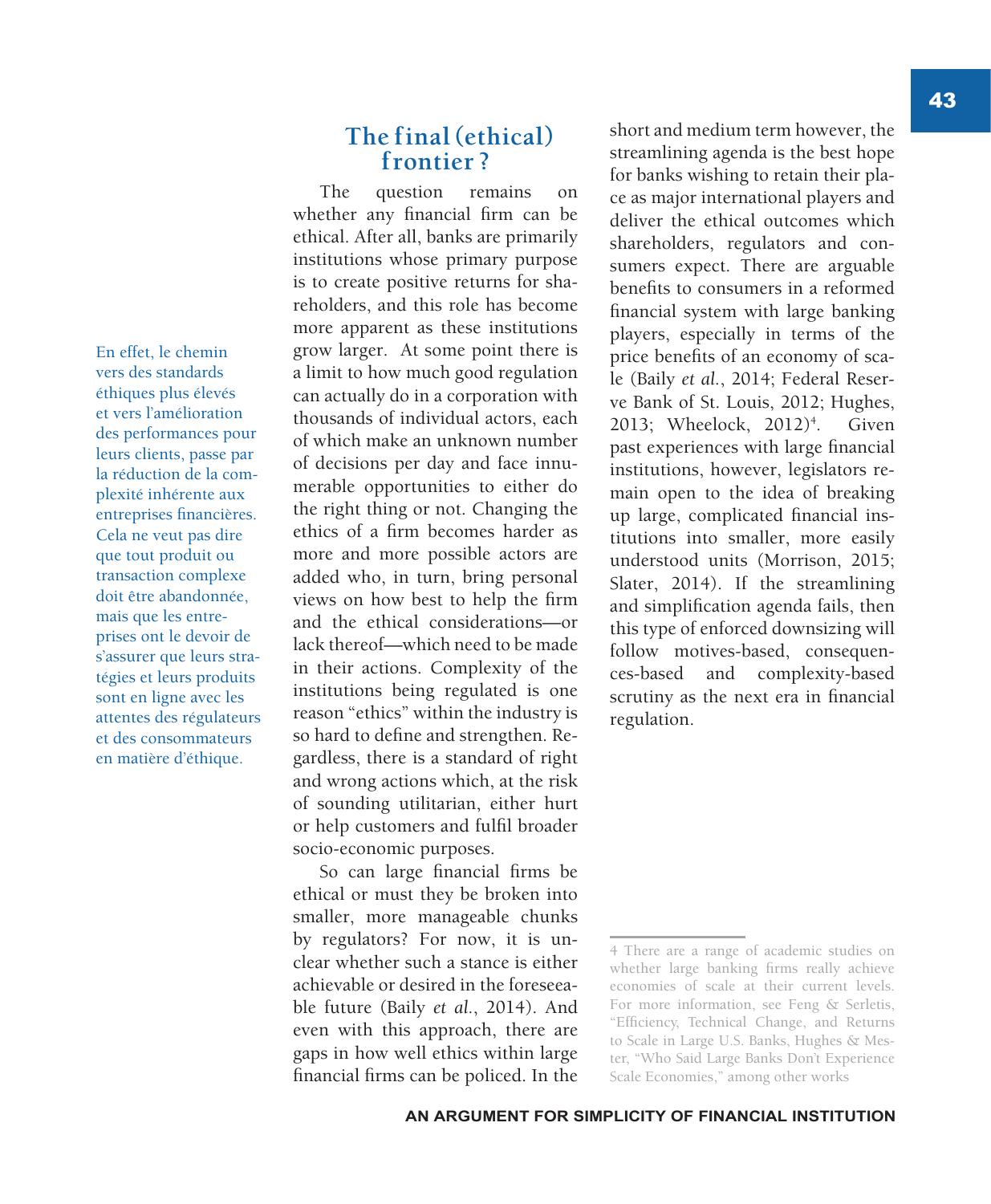## **References**

Aaronson, D. (1999). A Note on the Benefits of Homeownership. *Jour nal of Urban Economics*, 47(3), 356– 369.

Admati, A. R. (2014). Banks' Im mensity Undermines Responsibility. *New York Times*. Retrieved April 9, 2015, from http://www.nytimes.com/ roomfordebate/2014/01/12/are-bigbanks-out-of-control/banks-immensity-undermines-responsibility

Armour, S., & Tracy, R. (2014). Big Banks to Get Higher Capital Re quirement. *Wall Street Journal*. Retrie ved April 7, 2015, from http://www. wsj.com/articles/SB100014240527023 03456104579489643124383708

Baily, M. N., Elliott, D. J., & Swagel, P. L. (2014). T*he Big Bank Theory: Breaking Down the Breakup Arguments*. Washington, D.C. Retrieved from http://www.brookings.edu/research/ papers/2014/10/big-bank-breakuparguments-baily-elliott

Bajaj, V., & Leonhardt, D. (2008). Tax Break May Have Helped Cau se Housing Bubble. *New York Times*. Retrieved April 8, 2015, from http:// www.nytimes.com/2008/12/19/ business/19tax.html

Bank for International Settlements. (2014). Basel III Phase-in arrange ments. *International Regulatory fra mework for banks (Basel III)*. Retrieved April 7, 2015, from http://www.bis. org/bcbs/basel3/basel3\_phase\_in\_ arrangements.pdf

Bank of England. (2014). News Re lease - Prudential Regulation Authori ty and Financial Conduct Authority consult on proposals to improve res -

ponsibility and accountability in the banking sector. Retrieved from http:// www.bankofengland.co.uk/publica tions/Pages/news/2014/106.aspx

Bank resolution: Pre-empting the next crisis. (2015). *The Economist.*  Retrieved April 6, 2015, from http:// www.economist.com/news/financeand-economics/21647312-regulatorsdesire-make-banks-easy-kill-determining-how-they

Banks Must Show They Can Die Quietly. (2014). *Bloomberg View*. Re trieved April 7, 2015, from http:// www.bloombergview.com/arti cles/2014-08-06/banks-must-showthey-can-die-quietly

Barker, A. (2008). Brown says UK leads world with rescue. *Fi nancial Times*. Retrieved April 8, 2015, from http://www.ft.com/ cms/s/0/a3fb9670-951c-11ddaedd-000077b07658.html?nclick\_ check=1#axzz3WkWIsaKS

Barth, J. R., & Prabha, A. (2013). *Breaking (Banks) Up is hard to do: New Perspective on "Too Big to Fail."* Santa Monica, CA. Retrieved from http://as sets1c.milkeninstitute.org/assets/Pu blication/ResearchReport/PDF/Brea kingBanks.pdf

Bernake, B. (2009). Four Ques tions about the Finanical Crisis. *Fe deralReserve.gov*. Retrieved April 8, 2015, from http://www.federalre serve.gov/newsevents/speech/ber nanke20090414a.htm

BIS. (2010). *An assessment of the long-term economic impact of stronger capital and liquidity requirements*. Ba sel. Retrieved from http://www.finan -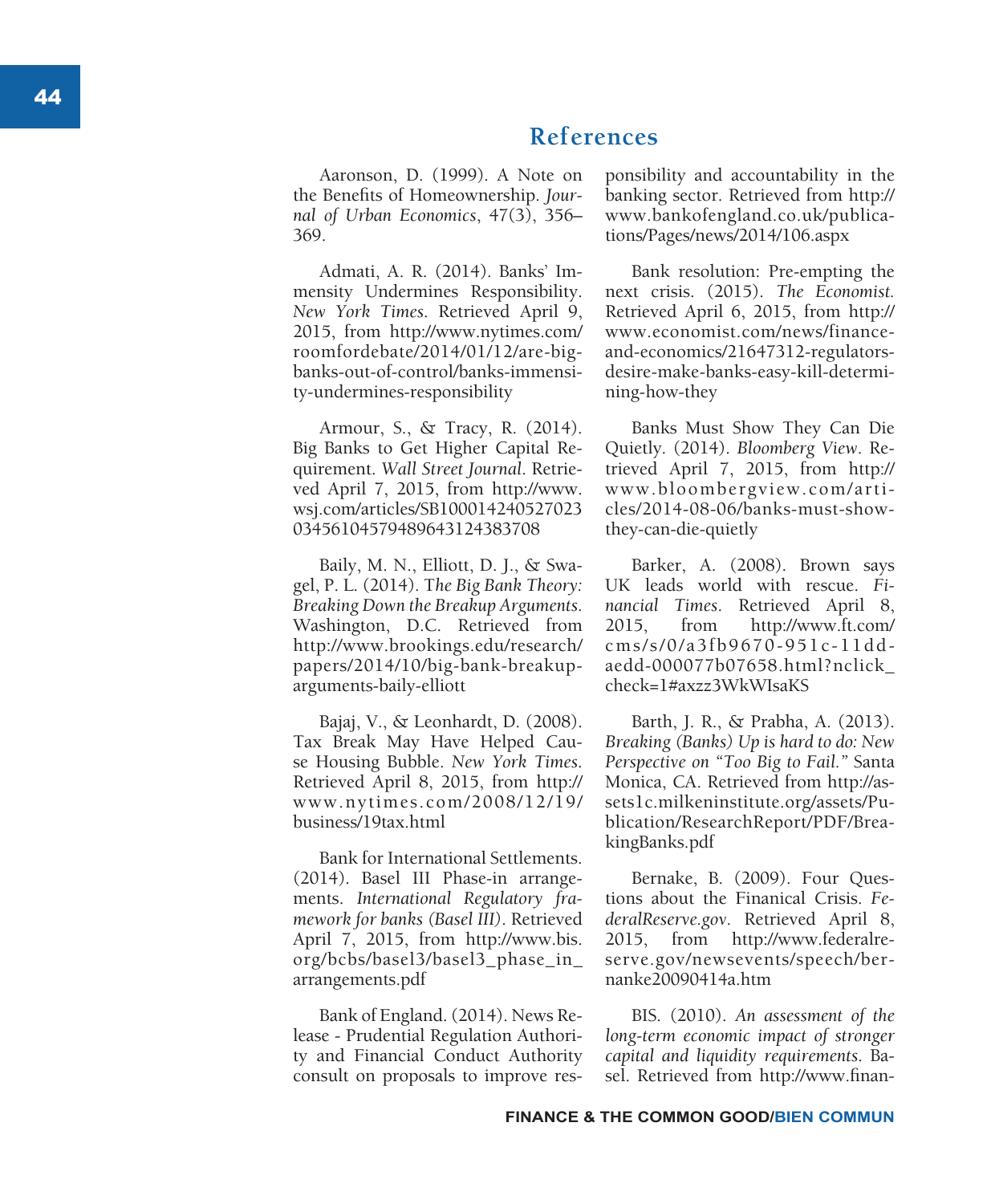cialstabilityboard.org/wp-content/ uploads/r\_100818a.pdf?page\_mo $ved=1$ 

Braithwaite, T., & Nasiripour, S. (2013). US banks pay \$20bn mortgage crisis bill. *Financial Times*. Retrieved April 7, 2015, from http:// www.ft.com/cms/s/0/9d9756f8- 58cb-11e2-bd9e-00144feab49a. html#axzz3WcvJ0LHC

Building Societies Association. (2013). Banking Conduct of Business Sourcebook - industry guidance. Retrieved April 8, 2015, from http://www.bsa.org.uk/information/ publications/industry-publications/ banking-conduct-of-business-sourcebook-industry-gu/

Cohen, B. H. (2013). How have banks adjusted to higher capital requirements? *BIS Quarterly Review*, (September), 25–41. Retrieved from http://www.bis.org/publ/qtrpdf/r\_ qt1309e.pdf

Collins, N. (2014). Banks have become too complex to grasp. *Financial Times*. Retrieved April 6, 2015, from http://www.ft.com/intl/cms/s/0/f94edb04-65c8-11e4-aba7-00144feabdc0. html#axzz3WZ7l6bnc

Custer, O. (2012). *The Intellectual Origins of the Global Financial Crisis*. (R. Berkowitz & T. N. Toay, Eds.). New York: Fordham University Press.

Darling, A. (2008). Statement by the Chancellor on financial stability. *In Statement by the Chancellor on financial stability*. London: HM Treasury. Retrieved from http:// webarchive.nationalarchives.gov. uk/20130129110402/http://www. hm-treasury.gov.uk/statement\_ chx\_081008.htm

Denning, S. (2011). Lest we forget: Why we had a financial crisis. *Forbes*. Retrieved April 7, 2015, from http://www.forbes.com/sites/stevedenning/2011/11/22/5086/

Denning, S. (2013). Is JPMorgan Too Big And Complex To Manage? *Forbes*. Retrieved April 7, 2015, from http://www.forbes.com/sites/stevedenning/2013/03/21/is-jpmorgantoo-big-complex-to-manage/

Federal Reserve Bank of St. Louis. (2012). In-Depth: The Big Banks: Too Complex To Manage? *Central Banker*. Retrieved April 6, 2015, from https:// www.stlouisfed.org/publications/ central-banker/winter-2012/the-bigbanks-too-complex-to-manage

Financial Conduct Authority. (2006). Treating customers fairly. *Financial Conduct Authority*. Retrieved April 10, 2015, from http://www.fca. org.uk/firms/being-regulated/meeting-your-obligations/fair-treatmentof-customers

Financial Conduct Authority. (2007). Conduct of Business Sourcebook (COBS). *FCA COBS*. Retrieved April 8, 2015, from http://fshandbook.info/FS/html/handbook/COBS

Financial Conduct Authority. (2015). *Strengthening accountability in banking: a new regulatory framework for individuals – Feedback on FCA CP14/13 / PRA CP14/14 and consultation on additional guidance*. London. Retrieved from http://www.fca.org. uk/static/documents/consultationpapers/cp15-09.pdf

Financial Services Authority. (2014). The Banking Conduct Regime. Retrieved April 8, 2015, from http://www.fsa.gov.uk/Pages/Doing/ Regulated/banking/bcobs/index.shtml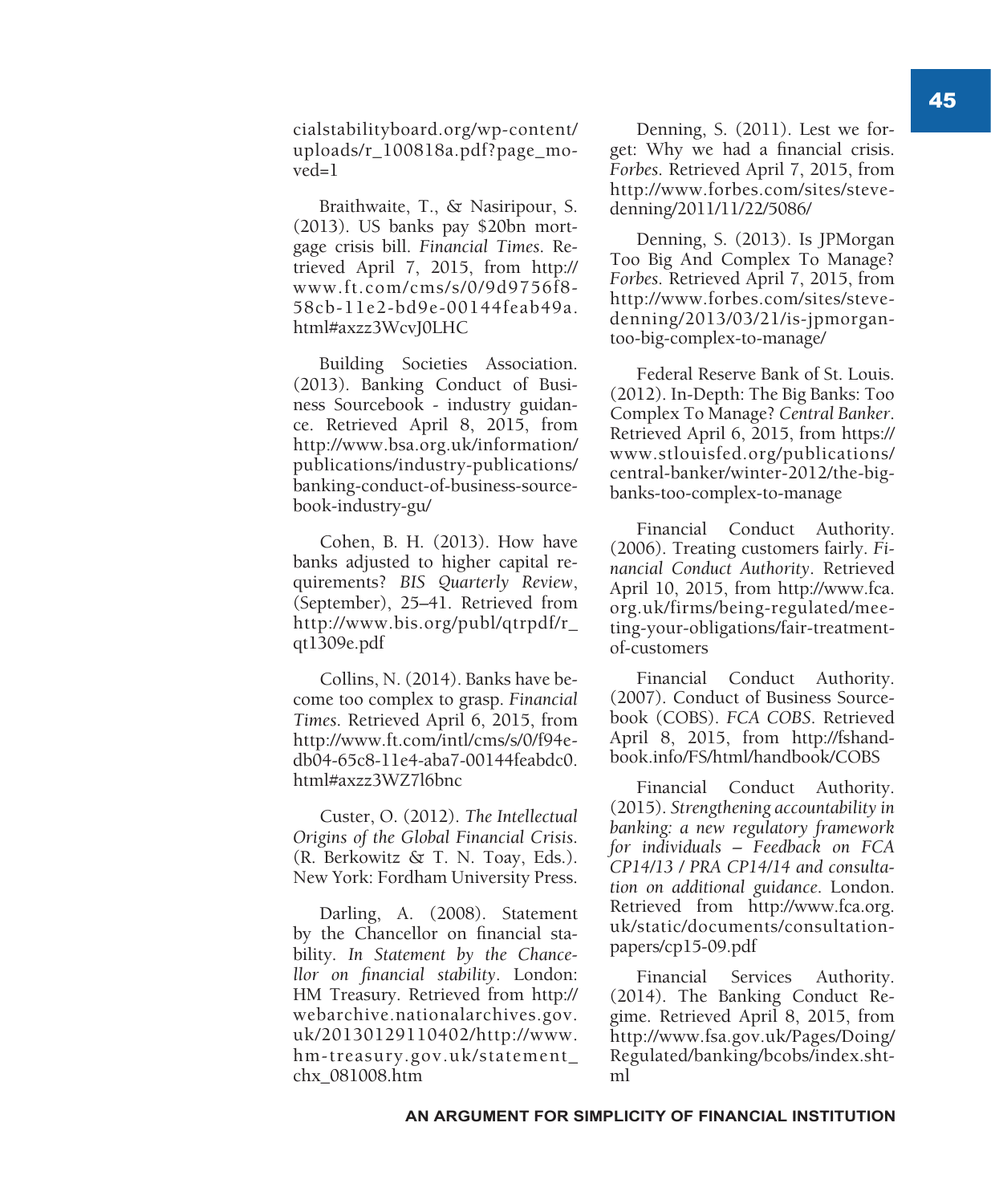Fleming, S. (2014). Banks under pressure on UK ringfencing plans. *Fi nancial Times* .

Gopal, P. (2013). Homeowner ship Reconsidered. *Bloomberg*. Re trieved April 8, 2015, from http:// www.bloombergview.com/quicktake/ reconsidering-homeownership

Green, R. K., & White, M. j. (1997). Measuring the Benefits of Homeowning: Effects on Children. *Journal of Urban Economics*, 41(3), 441–461.

Hamilton, J. (2014). Big Banks' "Living Wills" Get Failing Grade. *Bloomberg Business*. Retrieved April 6, 2015, from http://www.bloom berg.com/news/articles/2014-08-05/ biggest-u-s-banks-told-to-simplifytheir-living-wills-

Herzig, C., & Moon, J. (2012). *Corporate Social Responsibility, the Financial Sector and Economic Reces sion*. Nottingham. Retrieved from https://nottingham.ac.uk/business/ businesscentres/crbfs/documents/re searchreports/paper86v2.pdf

Holt, J. (2009). A Summary of the Primary Causes of the Housing Bub ble and the Resulting Credit Crisis: A Non-Technical Paper. *The Journal of Business Inquiry*, 8(1), 120–129. Retrieved from http://www.uvu.edu/ woodbury/docs/summaryofthepri marycauseofthehousingbubble.pdf

Hughes, J. P. (2013). The Cost Consequences of Breaking up Large Banks: Do Large Banks Enjoy Tech nological Cost Advantages? *Journal of Stock & Forex Trading*, 3(1). Re trieved from http://omicsgroup.org/ journals/the-cost-consequences-ofbreaking-up-large-banks-do-largebanks-enjoy-technological-cost-advantages-2168-9458-3-113.pdf

Hurtado, P. (2015). The London Whale. *Bloomberg.* Retrieved April 7, 2015, from http://www.bloomber gview.com/quicktake/the-londonwhale

Jochen, S., Aikman, D., Collazos, P., Farag, M., Gregory, D., & Kapa dia, S. (2011). The long-term econo mic impact of higher capital levels. *BIS Papers*, (No. 60), 1–81. Retrieved from http://www.bis.org/publ/bppdf/ bispap60j.pdf

Jones, H. (2015). HSBC chair man says new banker accountability rules are reasonable. *Reuters*. Retrie ved from http://uk.reuters.com/arti cle/2015/03/24/uk-hsbc-britain-regu lations-idUKKBN0MK1N920150324

Komai, A., & Richardson, G. (2011). *A Brief History of Regula tions Regarding Financial Markets in the United States 1789 to 2009* (No. 17443). Cambridge, MA. Retrieved from http://www.nber.org/papers/ w17443.pdf

Kopecki, D., & Son, H. (2013). JPMorgan Whale Report Spreads Bla me as Dimon's Pay Halved. *Bloom berg*. Retrieved April 7, 2015, from http://www.bloomberg.com/news/ articles/2013-01-16/jpmorgan-halvesdimon-pay-says-ceo-responsible-forlapses-1-

Morrison, C. (2015). MPs warn breaking up banks may be best for competition. *CityA.M*. Retrieved April 9, 2015, from http://www.cityam. com/211307/mps-warn-breakingbanks-may-be-best-competition

Norris, F. (2013). Masked by Gib berish, the Risks Run Amok. *New York Times*. Retrieved April 9, 2015, from http://www.nytimes.com/2013/03/22/ business/behind-the-derivatives-gib berish-risks-run-amok.html?\_r=0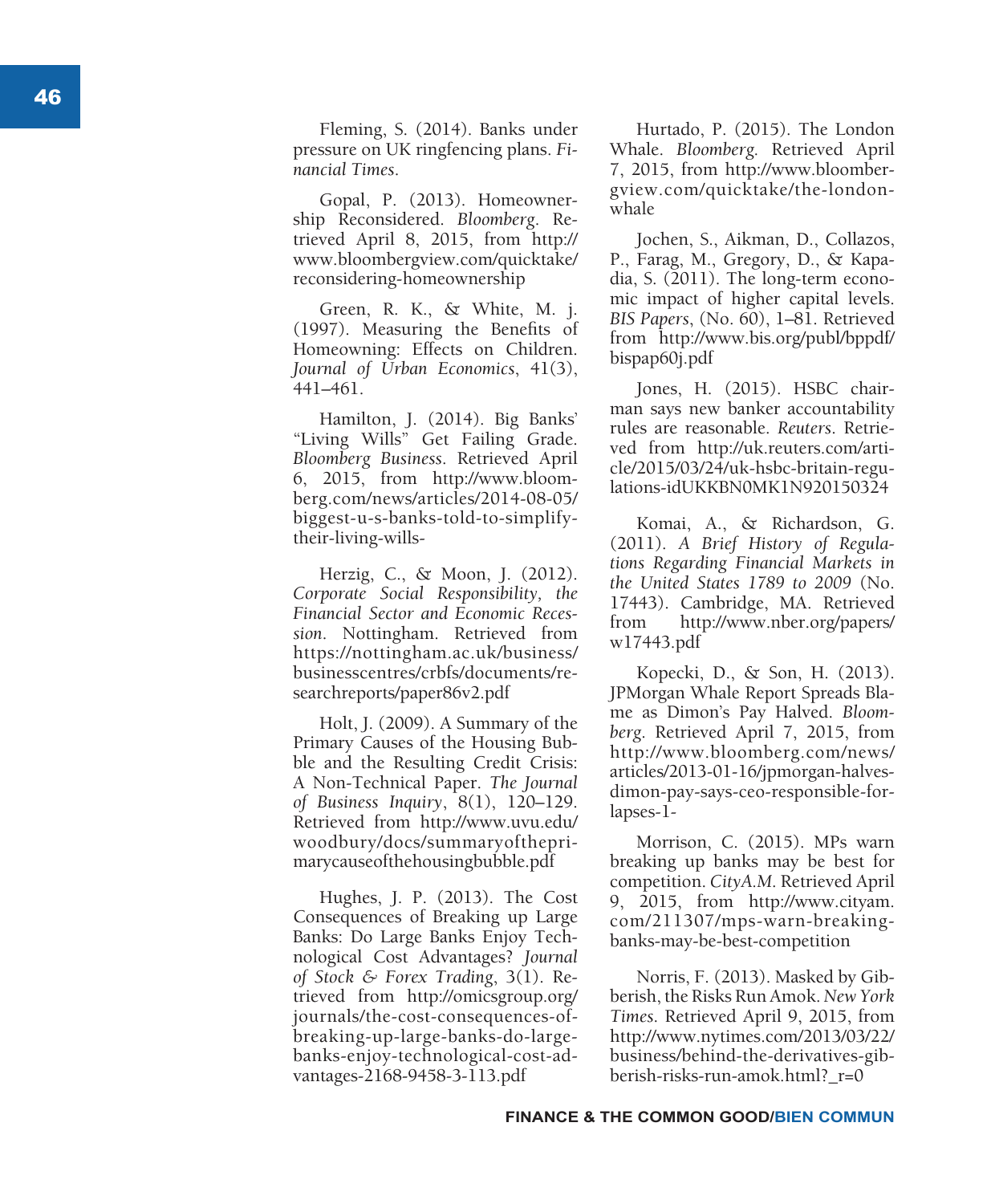Onaran, Y. (2013). U.S. Weighs Doubling Leverage Standard for Biggest Banks. *Bloomberg Business*. Retrieved April 7, 2015, from http://www.bloomberg.com/news/ articles/2013-06-21/u-s-weighs-doubling-leverage-standard-for-biggestbanks

Paulson, H. M. (2008). Remarks by Secretary Henry M. Paulson, Jr. on Financial Rescue Package and Economic Update. *U.S. Department of the Treasury*. Retrieved April 8, 2015, from http://www.treasury.gov/presscenter/press-releases/Pages/hp1265. aspx

Rands, H., & West, N. (2014). Banking Reform - The Reversal of the Burden of Proof and Criminal Liability. *MemeryCrystal*. Retrieved April 1, 2015, from http://www.memerycrystal.com/Articles/04-11-2014/bankingreform--the-reversal-of-the-burdenof-proof-and-criminal-liability.aspx

Robson, A., Camfield, H., Cowan, M., English, S., Jacques, K., Hammond, S., & Walshe, J. (2013). *Conduct Risk Report 2013*.

Santoro, M. A. (2013). Would Better Regulations Have Prevented the London Whale Trades? *The New Yorker*. Retrieved April 7, 2015, from http://www.newyorker.com/currency-tag/would-better-regulations-have-prevented-the-london-whale-trades

Scheer, D., & Kopecki, D. (2013). JPMorgan Pays \$920 Million to Settle London Whale Probes. *Bloomberg Business*. Retrieved April 9, 2015, from http://www.bloomberg.com/news/ articles/2013-09-19/jpmorgan-chaseagrees-to-pay-920-million-for-london-whale-loss

Shen, C.-H., & Chang, Y. (2012). Corporate Social Responsibility, Financial Performance and Selection Bias: Evidence from Taiwan's TWSElisted banks. In J. R. Barth, L. Chen, & C. G. Wihlborg (Eds.), *Research Handbook on International Banking and Governance* (pp. 458–484). Northamton, MA: Edward Elgar Publishing Ltd.

Sherman, M. (2009). *A Short History of Financial Deregulation in the United States*. Washington, D.C. Retrieved from http://www.cepr.net/ documents/publications/dereg-timeline-2009-07.pdf

Slater, S. (2014). UK banks face break-up threat as watchdog plans competition probe. *Reuters UK*. Retrieved April 9, 2015, from http:// uk.reuters.com/article/2014/07/18/ uk-banks-britain-competitionidUKKBN0FN0IY20140718

Sterngold, J. (2014). For banks, 2014 was a year of big penalties. *Wall Street Journal*. Retrieved April 7, 2015, from http://www.wsj.com/articles/no-more-regulatory-nice-guyfor-banks-1419957394

Tett, G. (2012). The banks that are too complex to exist. *Financial Times.*  Retrieved April 6, 2015, from http:// www.ft.com/cms/s/0/65281562 b0c1-11e1-a2a6-00144feabdc0. html#axzz3WZ7l6bnc

Timiraos, N. (2015). U.S. Homeownership Rate Falls to 20-Year Low. *Wall Street Journal*. Retrieved April 8, 2015, from http://blogs.wsj. com/economics/2015/01/29/u-s-homeownership-rate-falls-to-20-yearlow/

U.S. Senate Committee on Banking Housing and Urban Affairs. (2008). Summary of the "Emergency Econo-